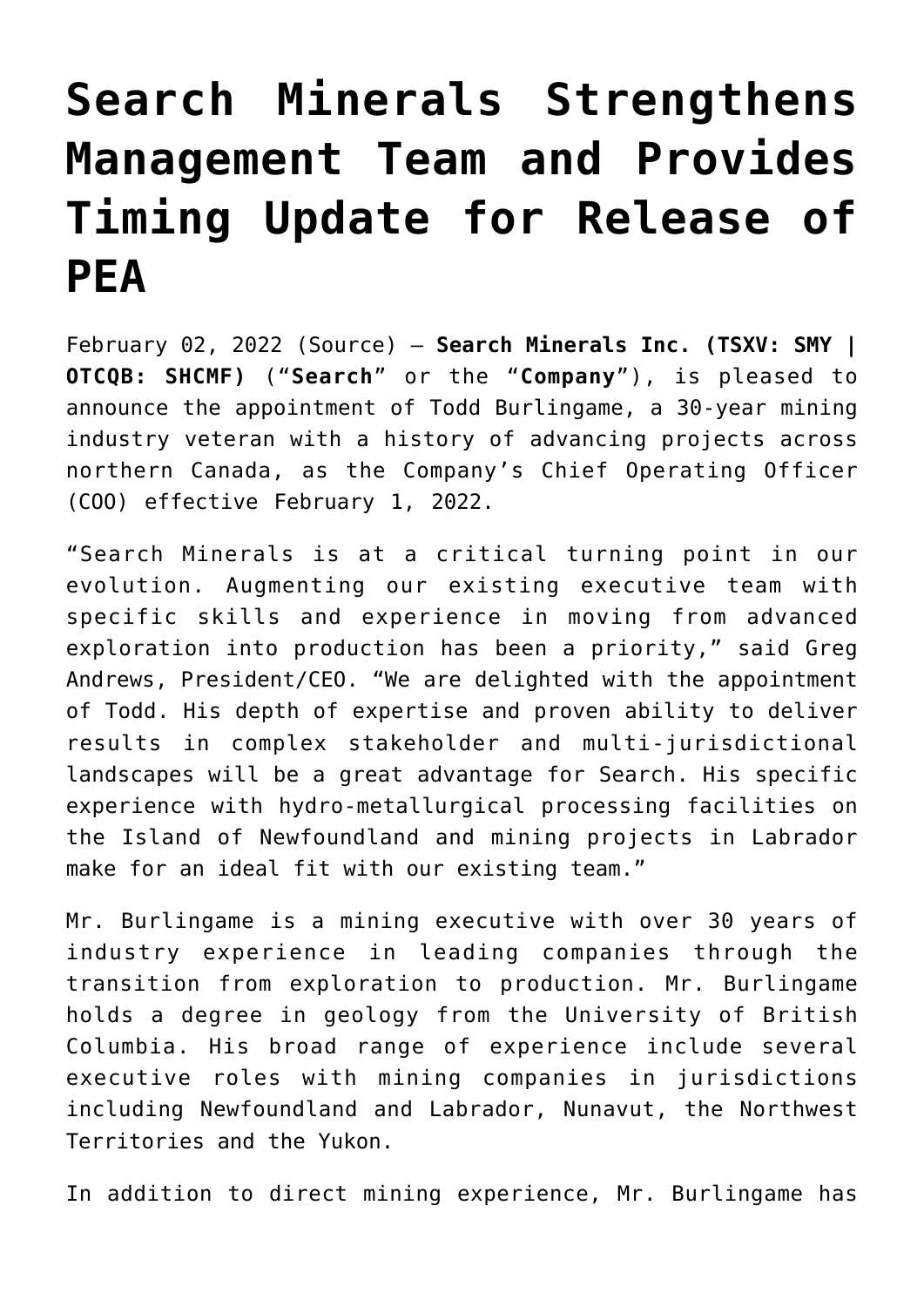served as Chair and CEO of two Federal-Indigenous Resources Co-Management Boards, the Mackenzie Valley Environmental Impact Review Board and the Mackenzie Valley Land and Water Board. It was while serving in these capacities that Mr. Burlingame developed an in depth understanding of the interrelationship among federal, provincial and indigenous governments and resource development.

"I am extremely pleased to have been selected to join the Search Minerals team," said Mr. Burlingame. "The team has diligently focused on delineating a growing resource and developing breakthrough processing technology. I see this as a once in a lifetime opportunity to be part of establishing Newfoundland and Labrador as a key part of the global supply chain for rare earth elements. There is now a line-of-sight path to production, and I am honored to be a part of realizing this goal."

#### **PRELIMINARY ECONOMIC ASSESSMENT UPDATE**

The Company also announces that the current estimate for completion of the Preliminary Economic Assessment report ("PEA") will be near the end of March. The results of the PEA will be announced first by news release followed by the filing of a National Instrument 43-101 Report on SEDAR within 45 days after the PEA news release has been issued.

#### **STOCK OPTIONS**

In addition, the Company announces that is has granted a total of 11,550,000 stock options to its directors, officers, employees and consultants. All the stock options will be exercisable for a period of five years at an exercise price of \$0.20. Of the total number of stock options granted, 8,550,000 stock options were granted to directors and senior officers of the Company.

## **About Search Minerals Inc.**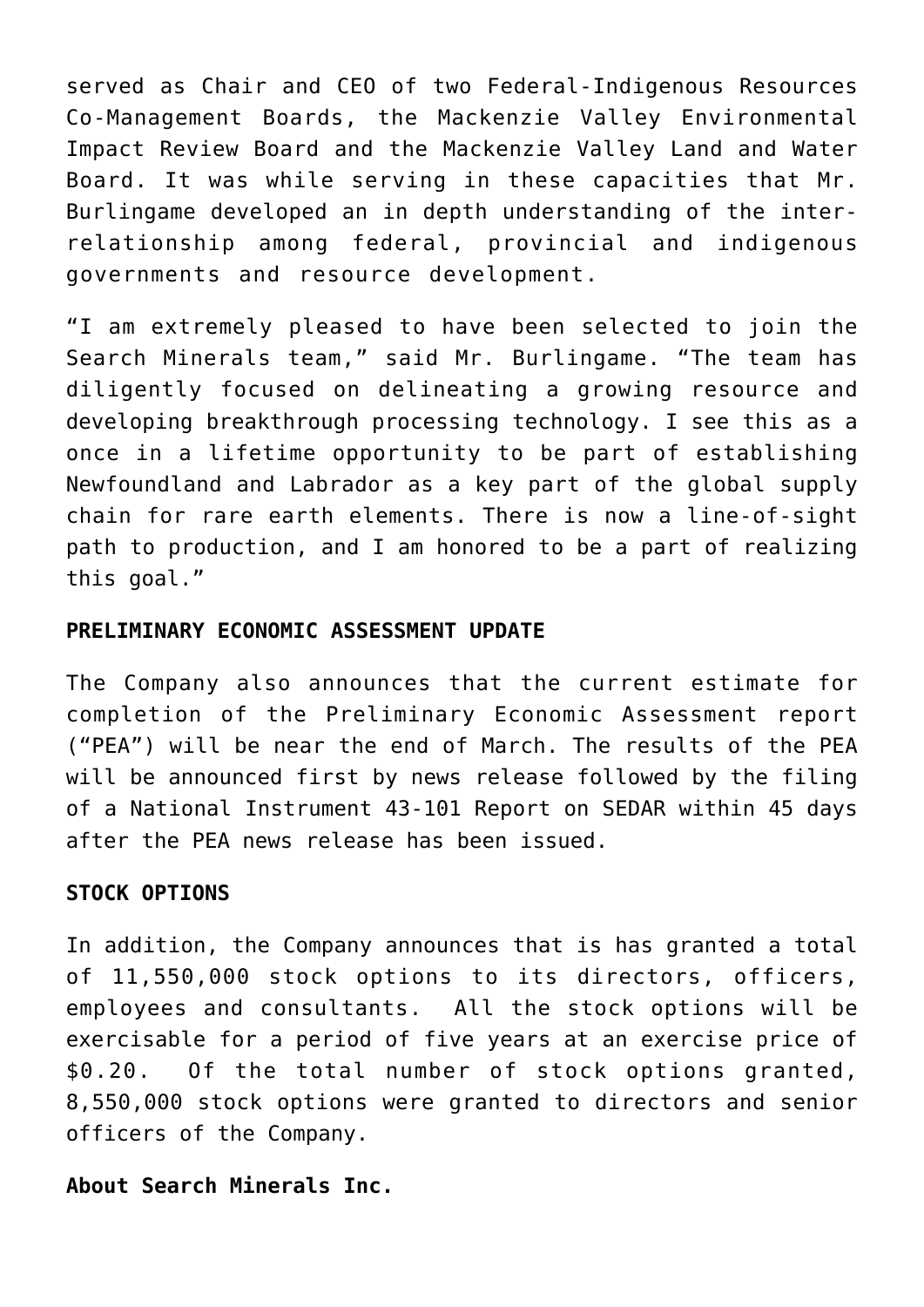Led by a proven management team and board of directors, Search is focused on finding and developing Critical Rare Earths Elements (CREE), Zirconium (Zr) and Hafnium (Hf) resources within the emerging Port Hope Simpson – St. Lewis CREE District of South East Labrador. The Company controls a belt 63 km long and 2 km wide and is road accessible, on tidewater, and located within 3 local communities. Search has completed a preliminary economic assessment report for **FOXTROT**, and a resource estimate for **DEEP FOX**. Search is also working on three exploration prospects along the belt which include: **FOX MEADOW, SILVER FOX** and **AWESOME FOX**.

Search has continued to optimize our patented Direct Extraction Process technology with the generous support from the Department of Tourism, Culture, Industry and Innovation, Government of Newfoundland and Labrador, and from the Atlantic Canada Opportunity Agency. We have completed two pilot plant operations and produced highly purified mixed rare earth carbonate concentrate and mixed REO concentrate for separation and refining.

## **For further information, please contact:**

Greg Andrews President and CEO Tel: 604-998-3432 E-mail: [info@searchminerals.ca](https://www.globenewswire.com/Tracker?data=_N91PZrbtgO962fqhMrMZMpL85gRGOeXEGJH60Ib6E9DFhyuiSwF1hLcObF9QkkPh069a7jX2v20nwel8LiNys9BcF6skq2dPSBxZzItmHY=)

*Neither the TSX Venture Exchange nor its Regulation Services Provider (as that term is defined in the policies of the TSX Venture Exchange) accepts responsibility for the adequacy or accuracy of this release.*

## **Cautionary Statement Regarding "Forward-Looking" Statements:**

*Except for the statements of historical fact, this news release contains "forward-looking information" within the meaning of the applicable Canadian securities legislation that is based on expectations, estimates and projections as at the*